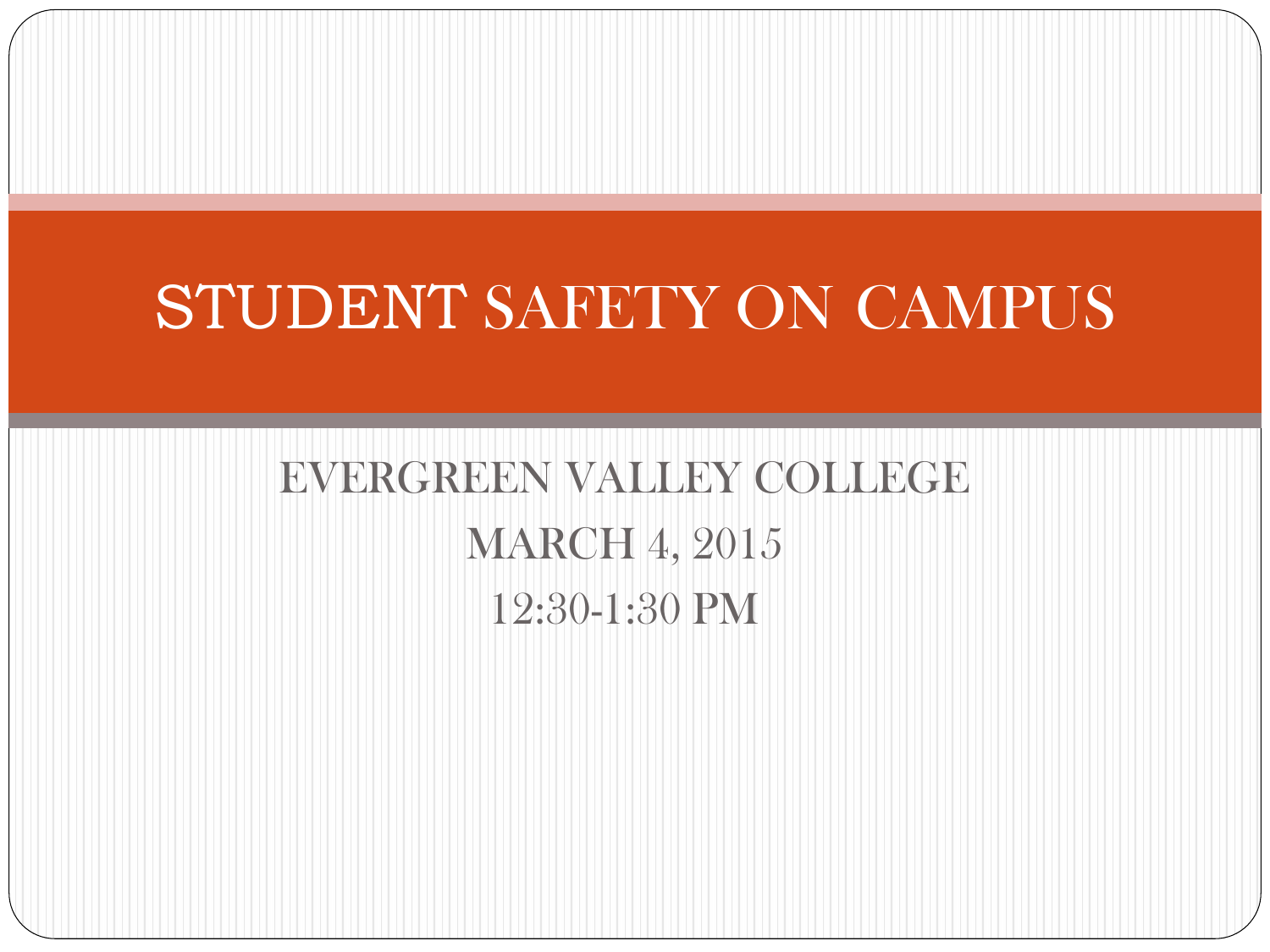# PROGRAM

- Welcome– Reyna Avila, ASG President
- Opening Remarks– Henry Yong, President
- What's Our Purpose? –Reyna Avila, ASG President & Irma Archuleta Vice President, Student Affairs
- Student Panel: Ginger Guerra, Maria de Lourdes Ramos, Deanna Glover & Reyna Avila
- Alarming Facts– Reyna Avila, ASG President
- Legislative History-- Irma Archuleta Vice President, Student Affairs
- Interpreting the Laws/District Policies, Rosalie Ledesma, Executive Director of Government & External Affairs
- $\bullet$  Q&A
- Resources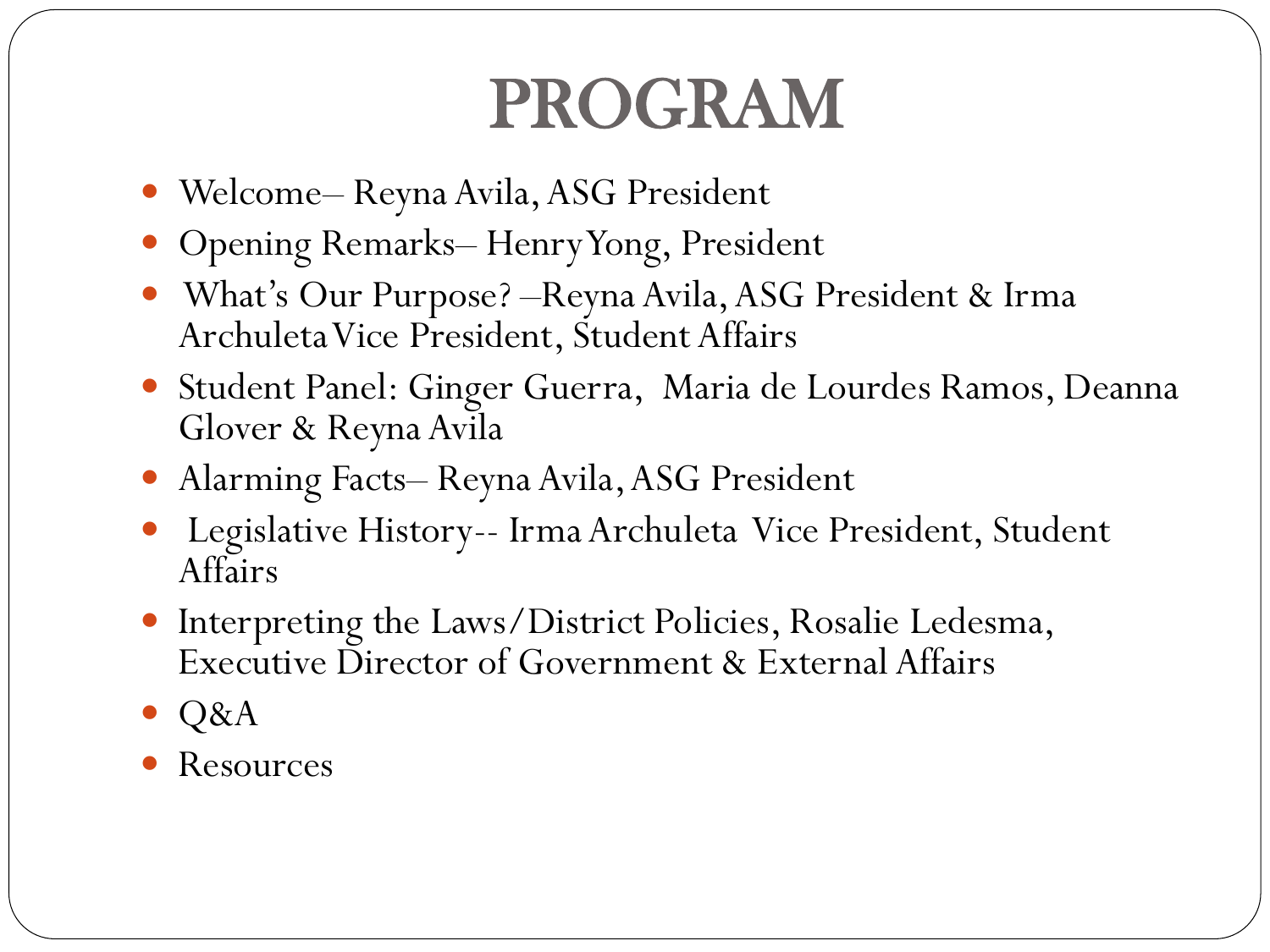#### FORUM PURPOSE

#### **EDUCATE**

## **INFORM**

#### CREATE AWARENESS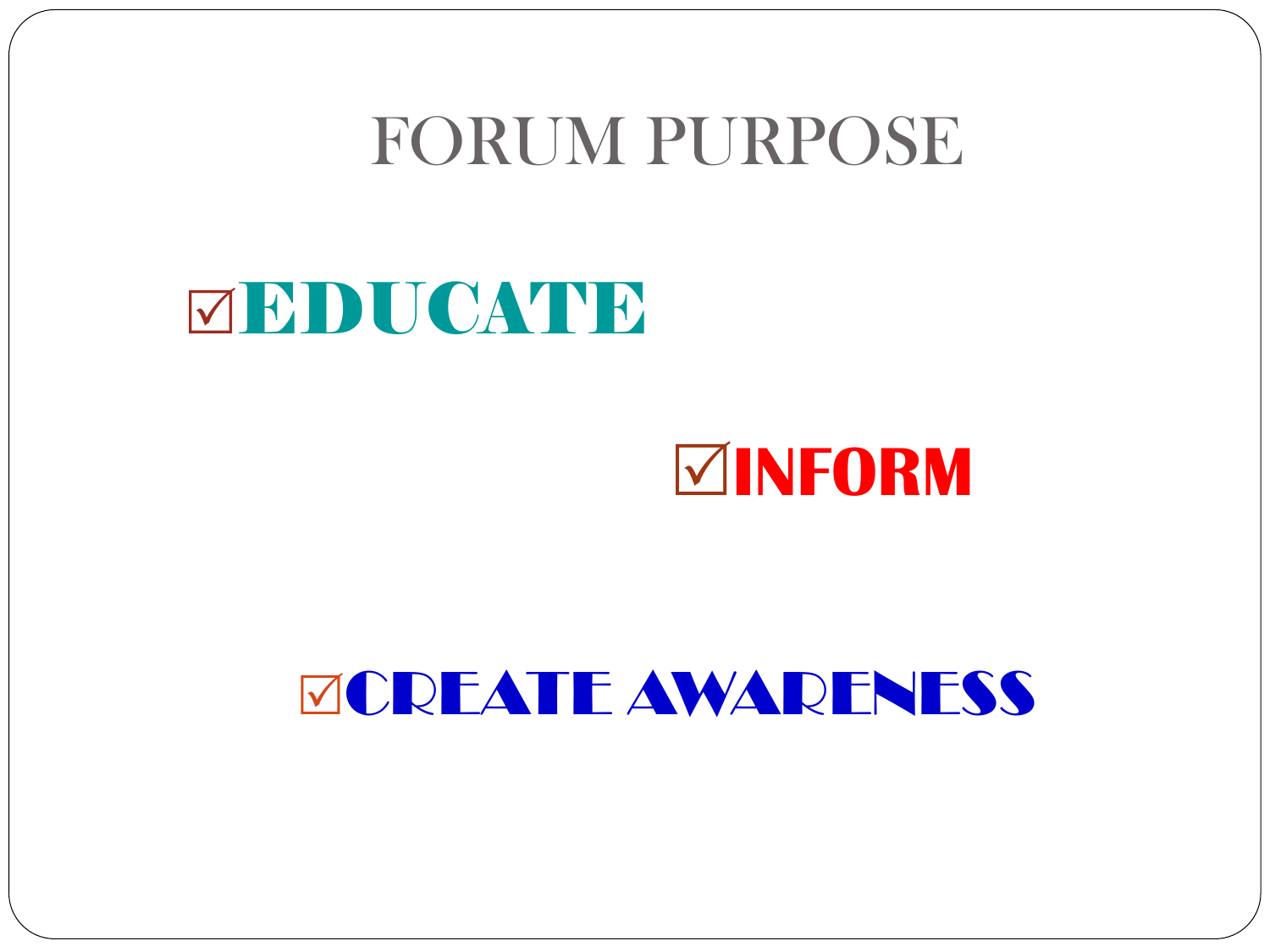#### Student Panelist

- Ginger Guerra, ASG Senator
- Maria de Lourdes, AB540/OASISS
- Deanna Glover,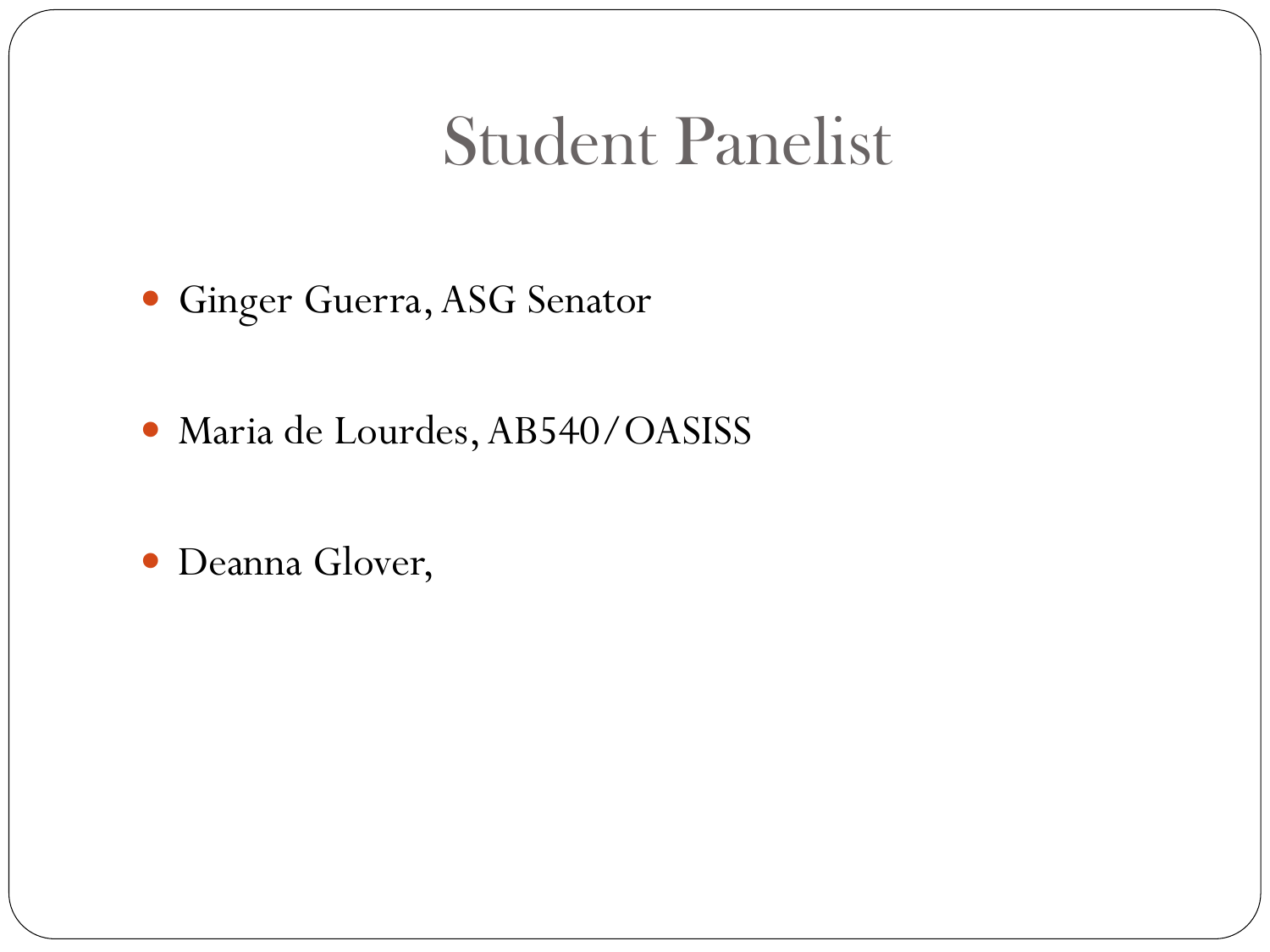#### Alarming Statistics

- That 20-25% of females will be the victims of rape or attempted rape on campus each year?
- 90% of those victims know their attacker.
- 75% of campus sexual assaults involve alcohol consumption by the victim or perpetrator.
- 55% of women and 75% of men involved in acquaintances rape report having been having bee drinking or using drugs prior to the incident.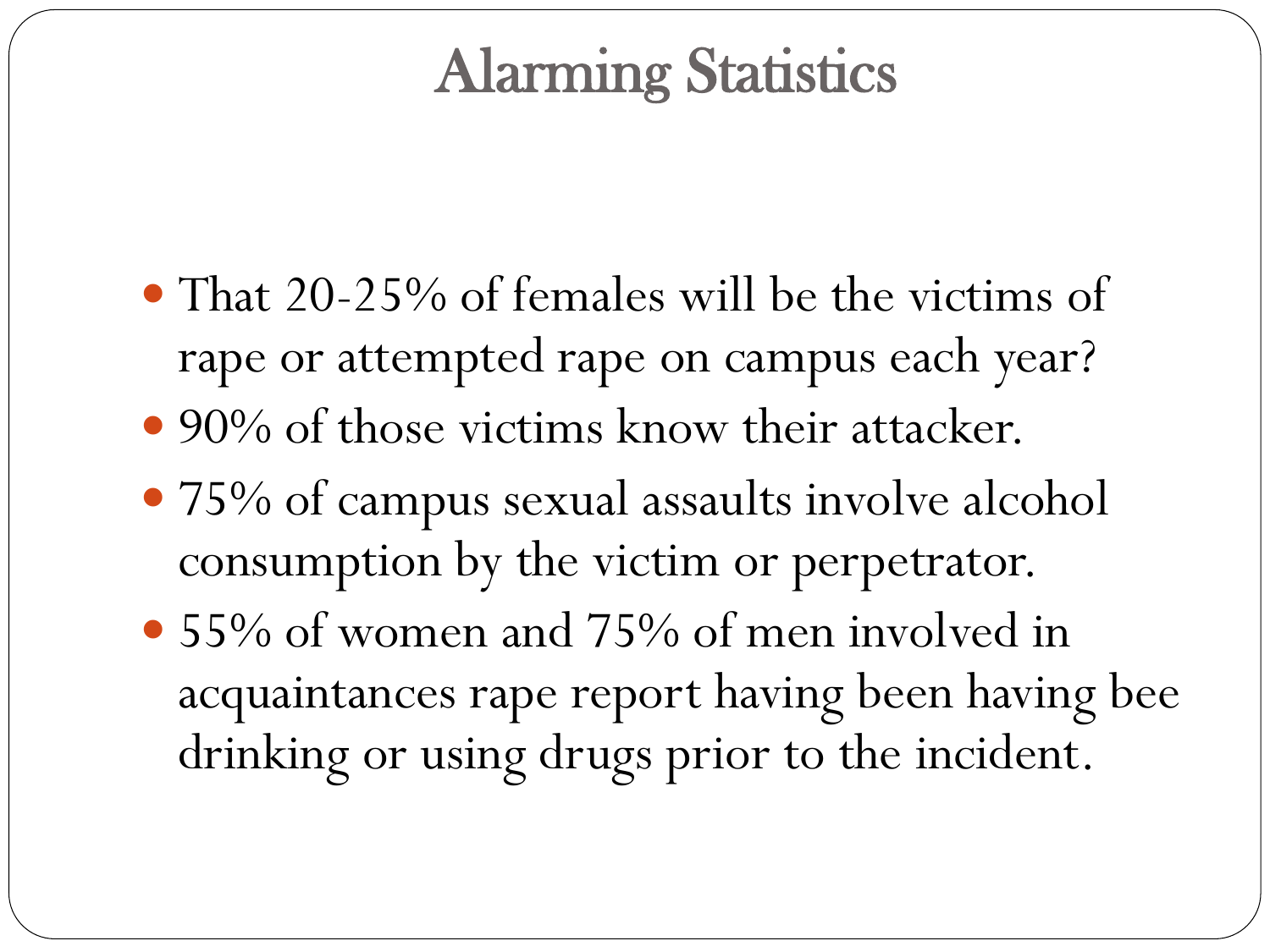**CAMPUS ANSWERS** BY WORKPLACE ANSWERS

#### Legislative History

Mandates for campuses to provide a safe and non-discriminatory learning environment are not new. For decades, legislation has been evolving to increase awareness and develop consequences for on-campus violence, misconduct, and discrimination. Here is a small selection of the major legal changes that have been enacted since 1964.



www.campusanswers.com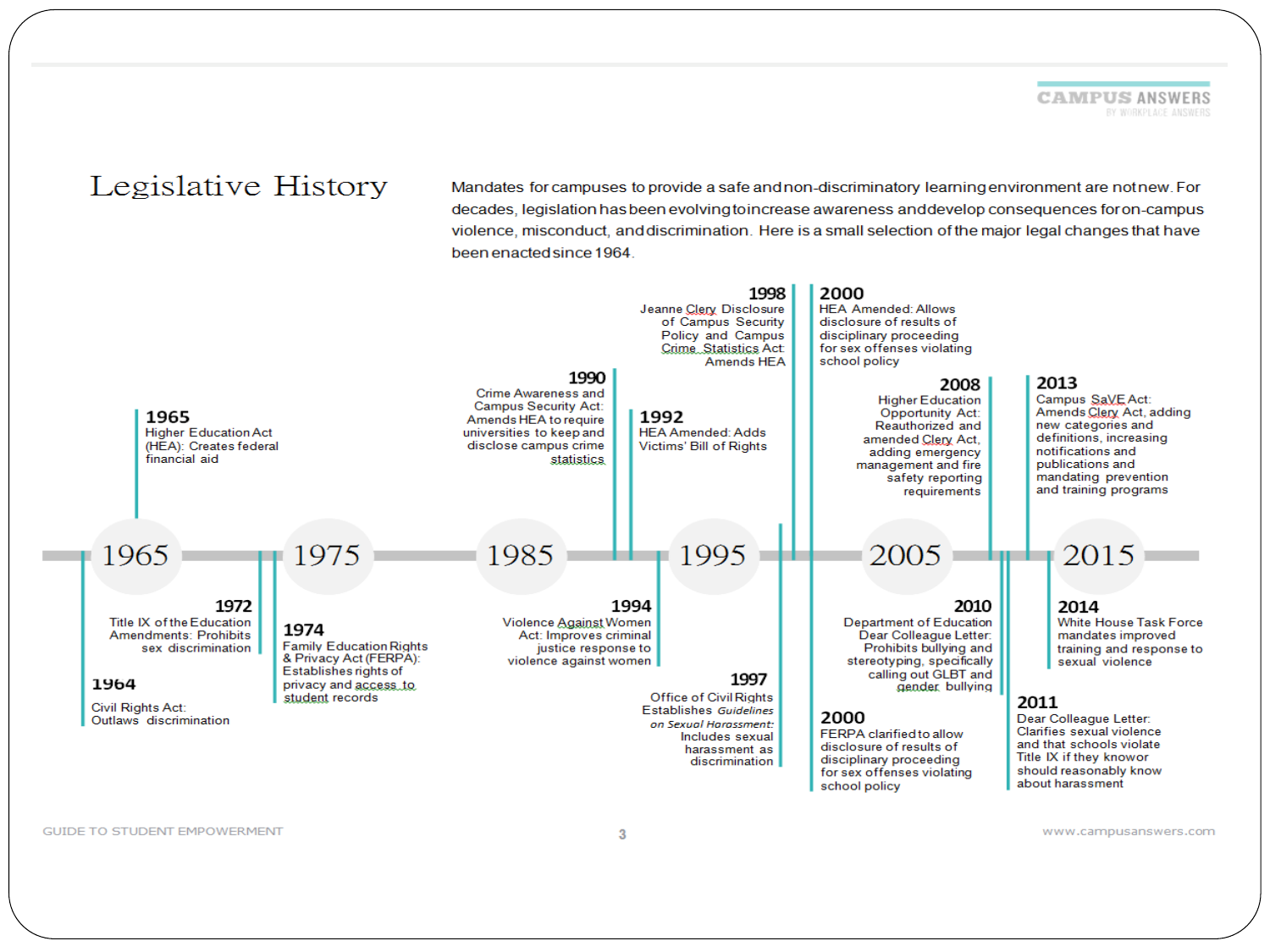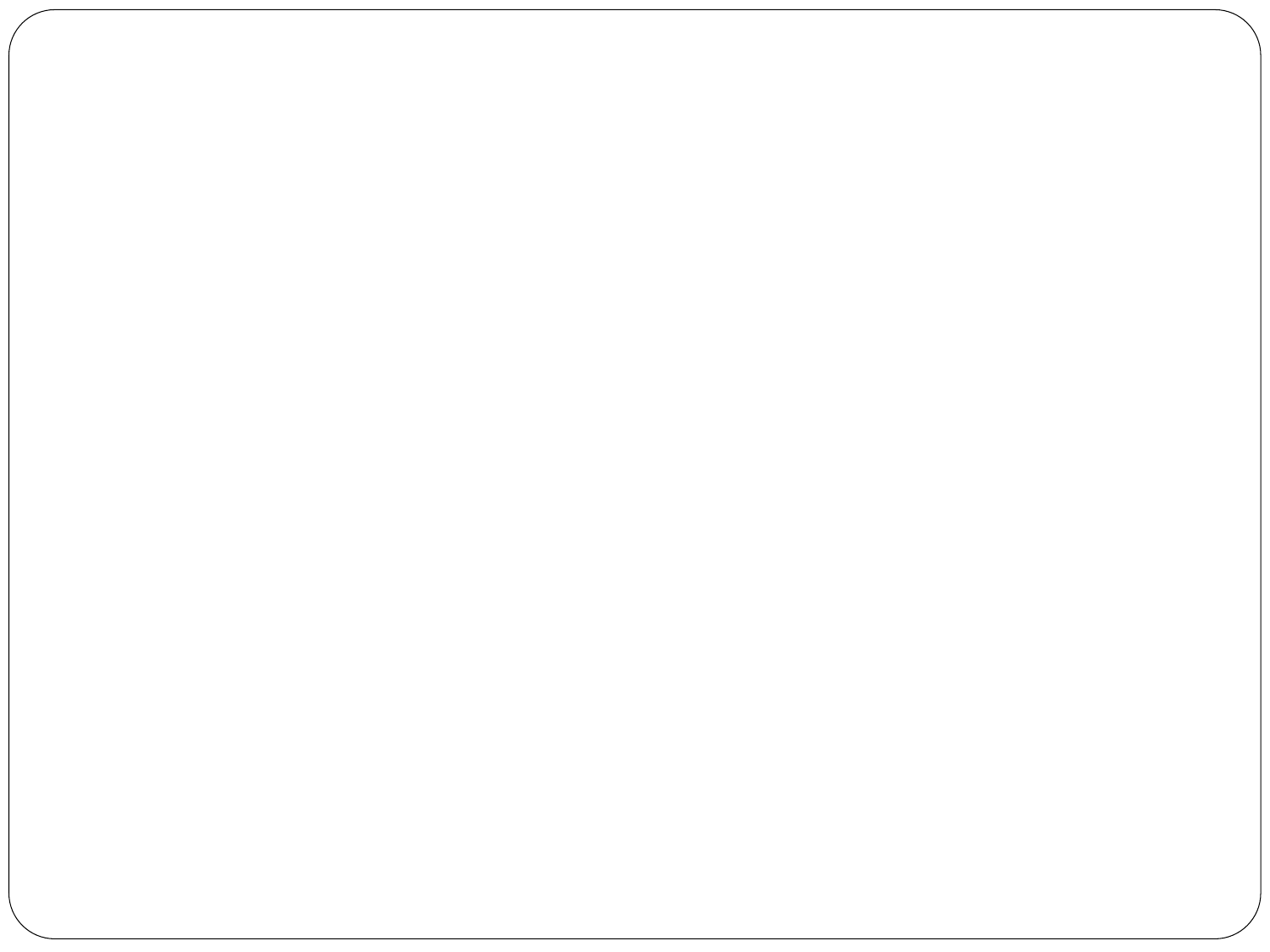## By Law College Campus are Required To:

- Establish policies and procedures that protect students
- Train employees on how to respond and investigate sexual assault and violent crimes
- Maintain statistics and report on sexual assault and violent crimes
- Educate and inform students about what to do if they are a victim of sexual crime on campus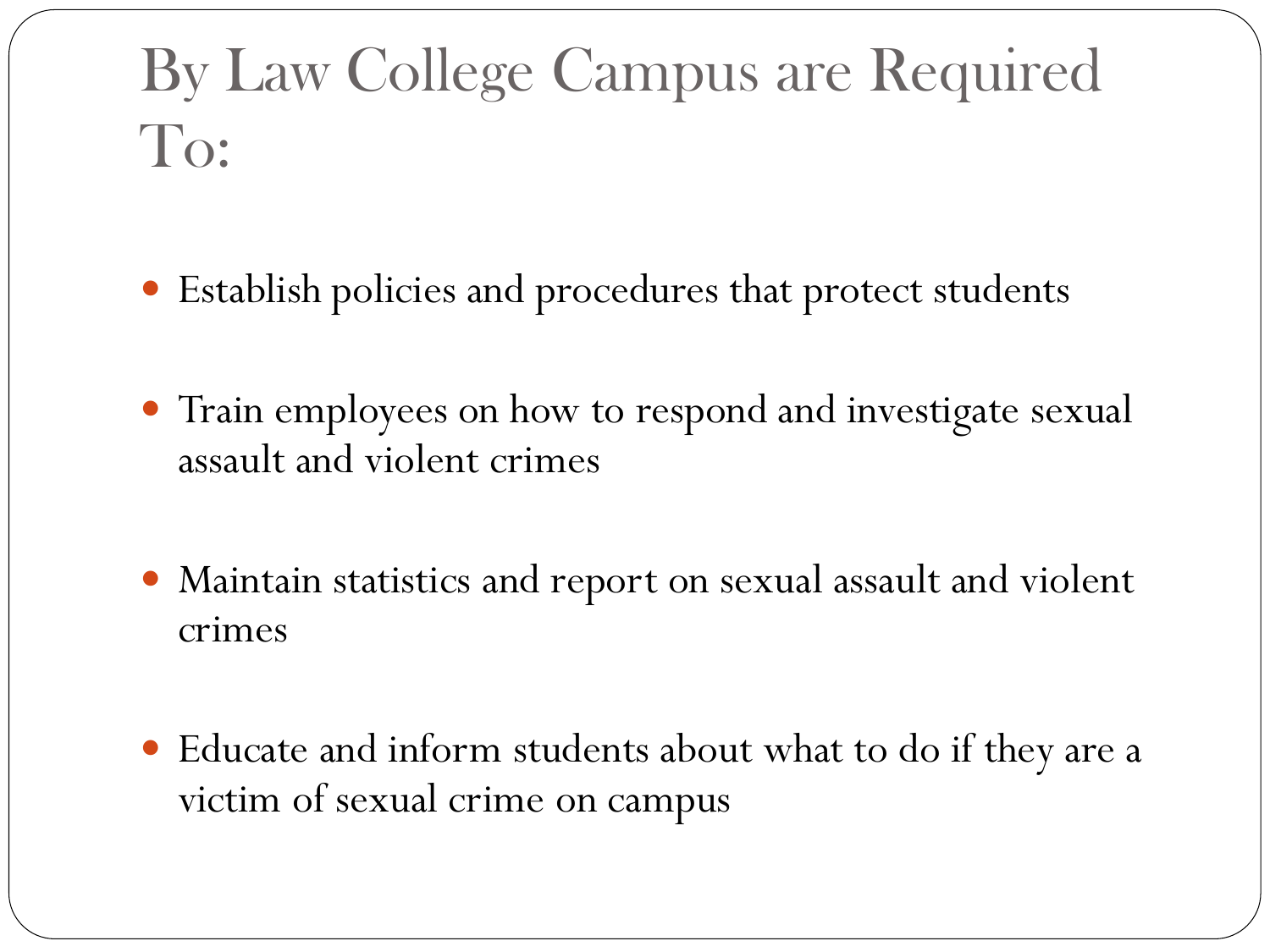#### INTERPRETING THE LAW

SB 967 "YES" MEANS "YES" was signed into law by Governor Brown on 9/29/14

•Requires governing boards of each community college district, shall adopt policies concerning sexual assault, domestic violence, dating violence, and stalking that includes various elements, including an affirmative consent standard in the determination of whether consent was given by a complainant ("yes" means "yes").

•Specifically that each person involved in the sexual activity has received the affirmative consent of the other or others to engage in the sexual activity. Lack of protest or resistance does not mean consent, nor does silence mean consent.

•Affirmative consent must be ongoing throughout a sexual activity and can be revoked at any time. The existence of a dating relationship between the persons involved, or the fact of a past sexual relations between them, should never by itself be assumed to be an indicator of consent.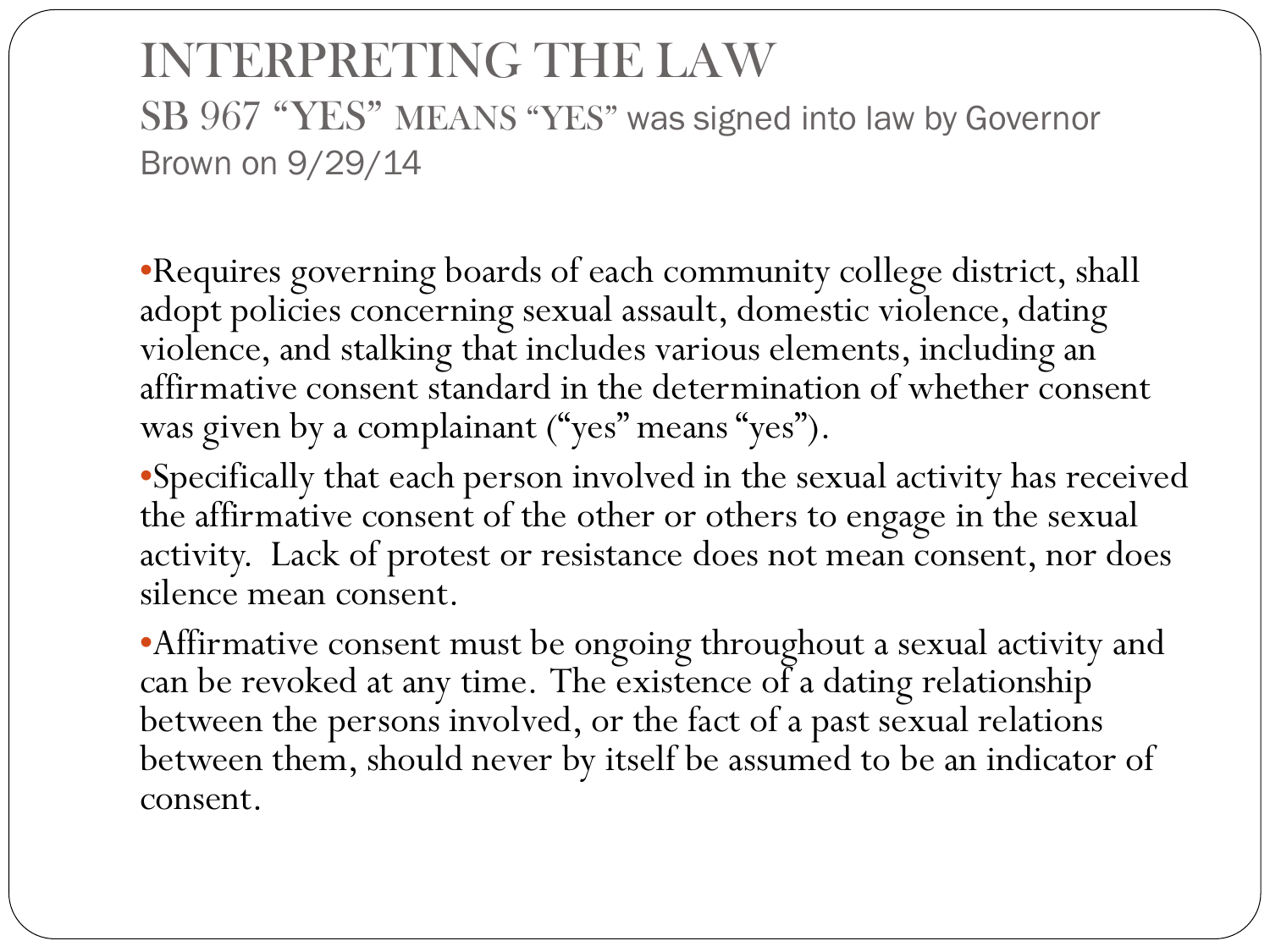#### INTERPRETING THE LAW

I

AB 1433, Gatto. Student safety. – Signed into law by Governor Brown on 9/29/15

Requires governing board of each community college district to adopt and implement written policies and procedures to ensure that any report of a Part 1 violent crime, **sexual assault or hate crime, committed on or off campus**, received by a campus security authority and made by the victim for purposes of notifying the institution or law enforcement, is immediately, or as soon as practically possible, **forwarded to the appropriate law enforcement agency without identifying the victim**, unless the victim consents after the victim has been informed of his or her right to have his or her personally identifying information withheld.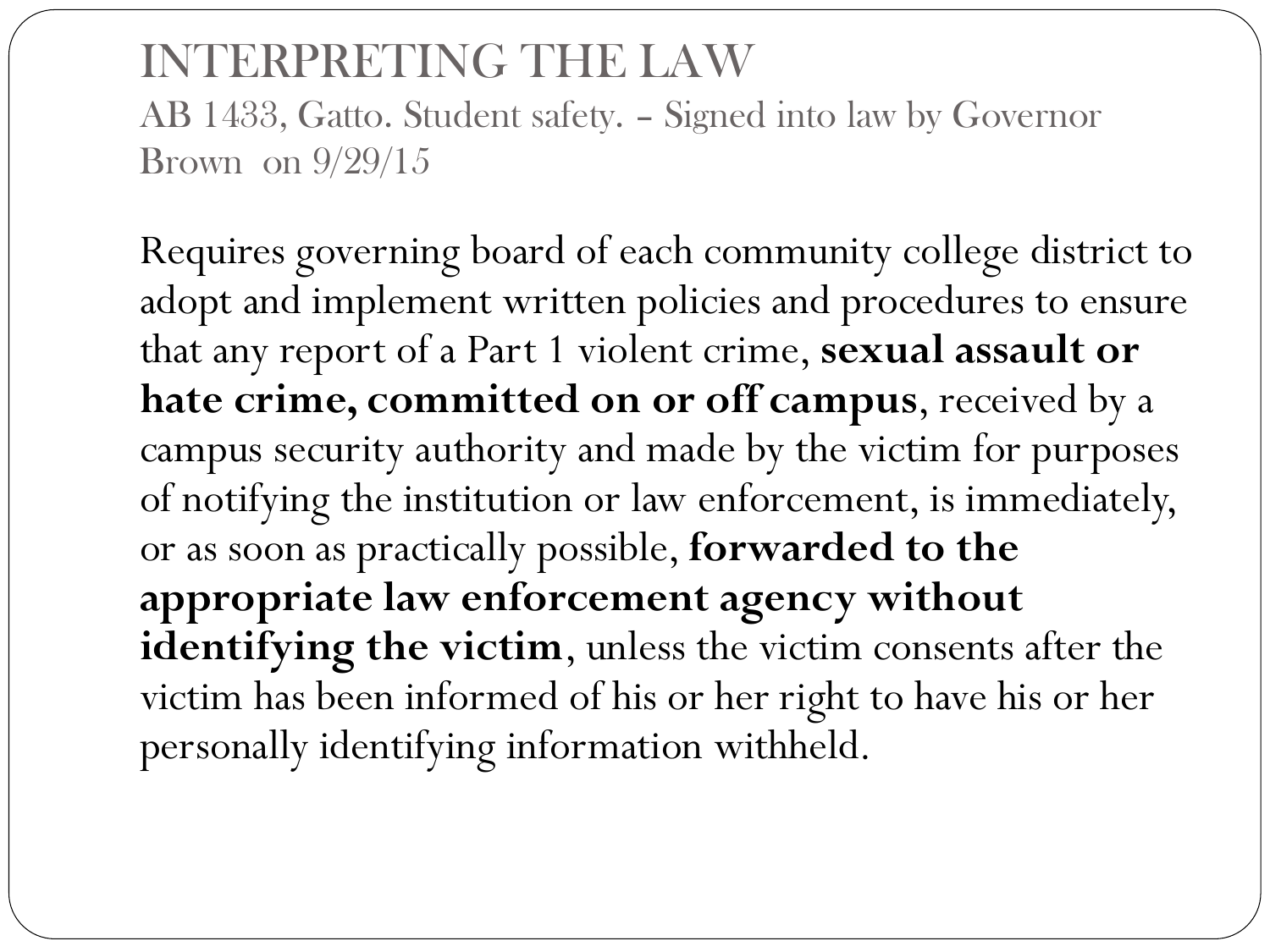#### SJECCD BOARD POLICIES PROCESS

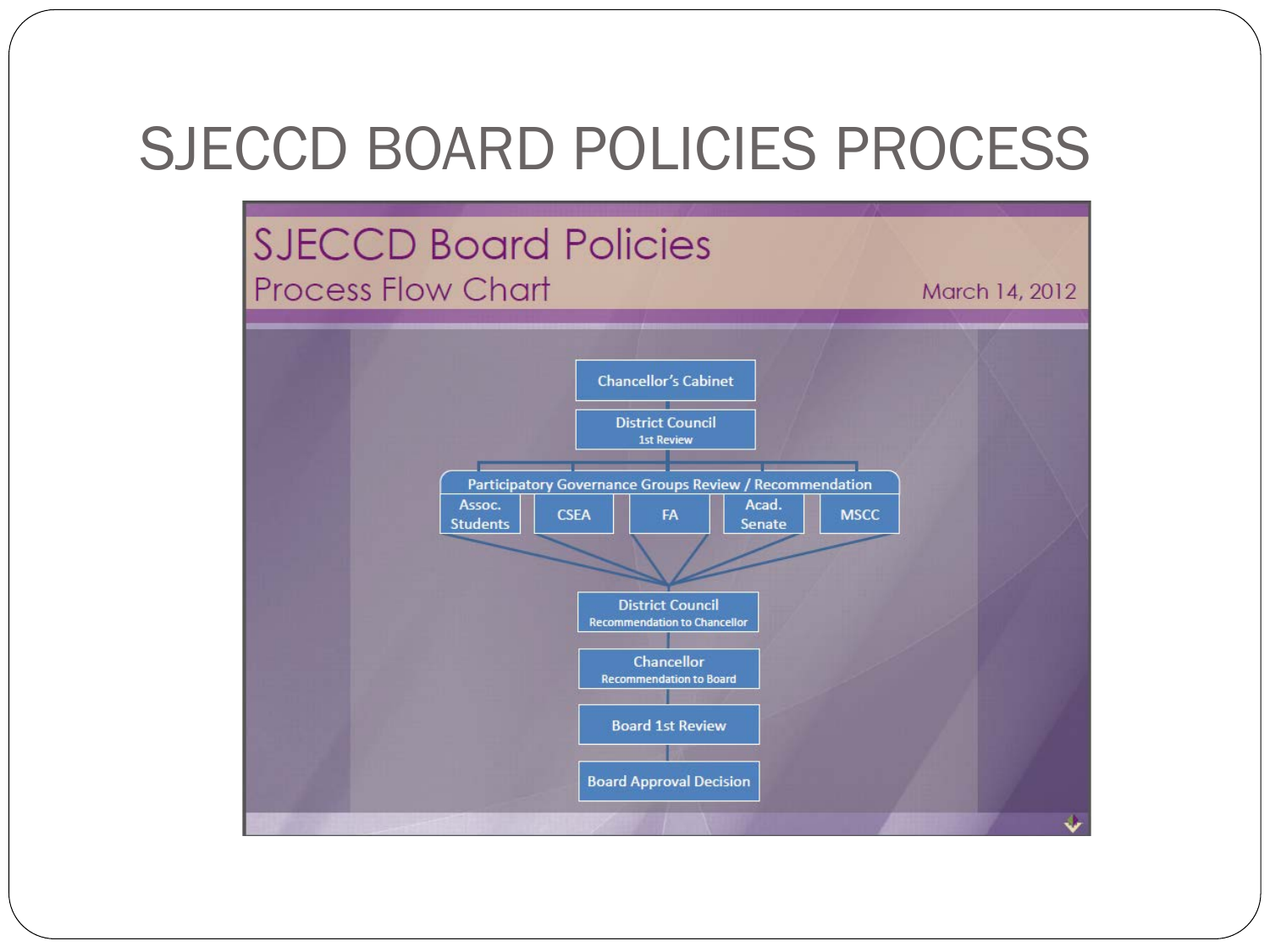#### 2015 STUDENT SAFETY ON CAMPUS EVENTS

- March 18-- FORUM--UNDERSTANDING THE LAWS/COLLEGE RESPONSIBILITIES
- April 8-- SELF DEFENSE
- April 22 -- KNOW YOUR RESOURCES
- April 29-- STUDENT ACTION DAY